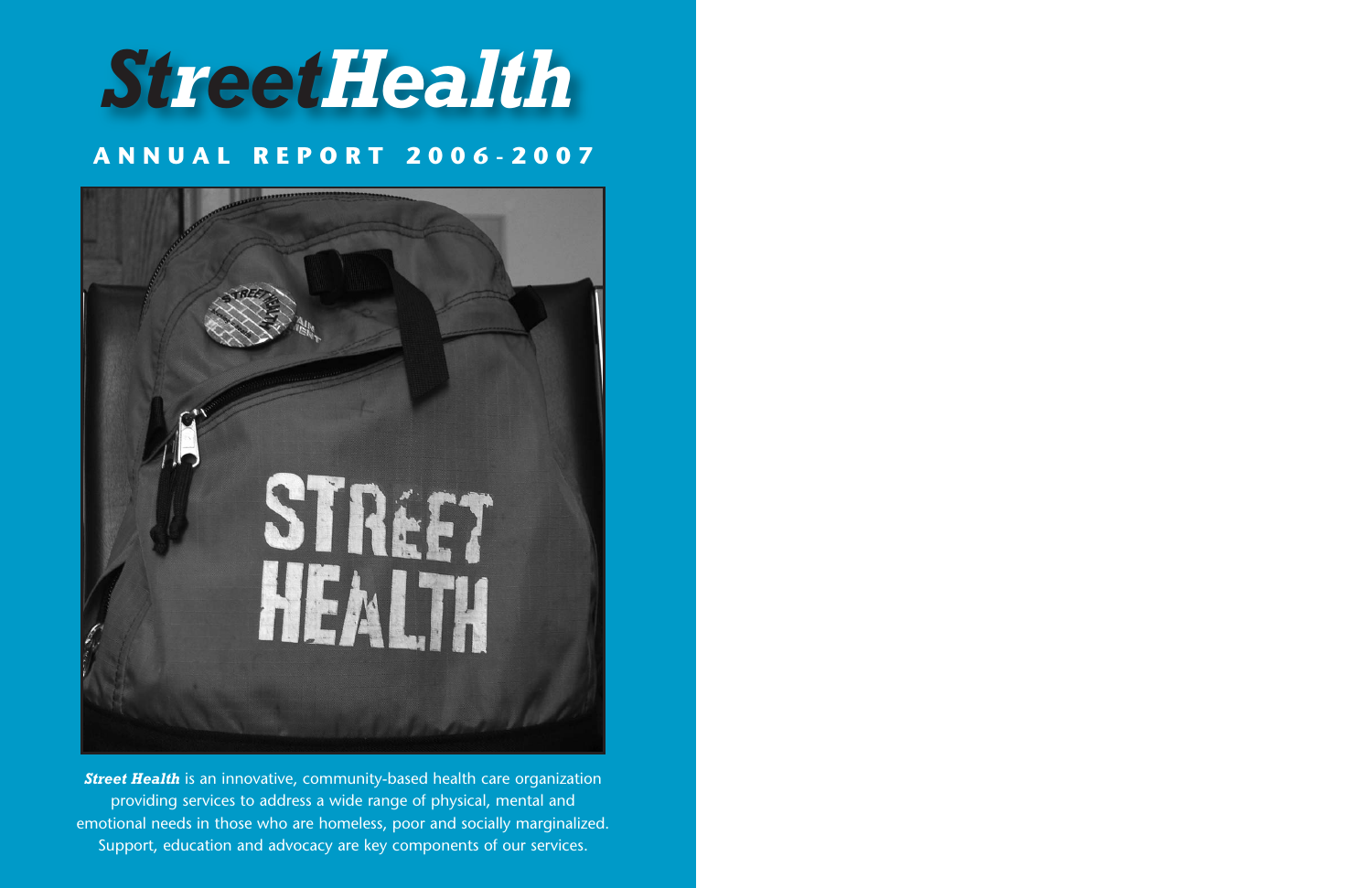### *A Message from the Board Chair*

Once again, I would like to take this opportunity to personally thank each

of our donors – we could not do it without your generous support. And a special word of thanks to the dedicated Street Health staff – your commitment is very much appreciated by the Board.

The next few years will be a time of challenge and opportunity for Street Health. The Government of Ontario has created a series of Local Health Integration Networks (LHINs), which are mandated to enable local communities to make decisions about their health systems, and to better coordinate health care service delivery to make it easier for people to access health care. Street Health is now a member of the Central Toronto LHIN. We look forward to any initiatives taken by the Central Toronto LHIN to improve health care

accessibility for our Street Health clients – improved access for homeless and under-housed people is urgently needed.

### *A Message from the Executive Director*

2006/07 has been another inspired and dynamic year at Street Health. Although it's impossible to relate all of the interesting endeavours that have taken place this year, two initiatives in particular stand out for me. On the research front this year we focused primarily on conducting a survey of over 350 homeless people looking at their health status and access to the health care

system – a follow up to the original Street Health Report of 15 years ago. We are anxiously awaiting the results of the survey and the launch of the Street Health Report 2007, in September. Also, the federally funded peer initiative, the Crack Users Project, utilized informal discussions as well as formal workshops to train people to work with their peers on issues related to drug use (see article "Working Together – Street Health Peer Projects"). By all accounts the project has been a huge success.

It was with mixed feelings that I saw one of our registered nurses of 12 years, Barb Craig, retire in March. We'll miss Barb, but the new nursing team is full of energy and enthusiasm and ready to take on where Barb and other long time nurses have left off.

The staff and Board of Directors of Street Health should be congratulated again for all of the hard work and commitment they have shown throughout the year. The result has been an organization that is stronger and more responsive to our client's needs than ever. It is with this in mind that I look forward with great anticipation to next year and all the challenges and opportunities it may bring.

Laux Caran

Marguerite Ethier *Board Chair*



Laura Cowan *Executive Director*

# **Board of Directors**

Marguerite Ethier *Chair*

Samuel Awe *Vice Chair* Michael Treuman *Treasurer*

Chris Archer Dennis Chow Brian Dubourdieu Sharole Gabriel Scott Goodman Jeff Lewis Jim Meeks Jackie Schleifer-Taylor

### **Staff**

*Executive Director* Laura Cowan *Administrative Coordinator*

Jane Mountain

*Fundraising Manager* Amanda Robertson

*Reception* Rediet Tekeste

*Nursing Program* Laura Hanson Drew Kostyniuk Andrea Rossignol

*Community Mental Health Program* Wangari Muriuki Nick Falvo Maurice Adongo Fiona Husband Paula Tookey Danielle Koyama *Harm Reduction + Hep C Support* Lorie Steer Wendy Babcock Zoe Dodd Gerry Leslie John MacDonald *Research* Erika Khandor Kate Mason *PAID ID Program* Gaetan Heroux *Access ID Program + ID Safe* Linda Hazard Kari Gregorio

Research is a vital component of our programs because it allows us to better understand the changing needs of the communities we serve. The 2007 Street Health

Myra Piercey *Health Promotion* Beric German

### **OUR PROGRAMS & SERVICES**

N ursin g Pro gram

### C o m m u nity Mental Health Pro gram

For clients who have mental health problems we provide intensive support, including crisis intervention and case

management. Often, symptoms of an individual's illness may lead to actions that can get them in trouble with the law. We continue to advocate for our clients on an individual and systemic basis



to try to address the many issues associated with mental illness and poverty.

#### Harm Red uctio n Pro gram

The street outreach team provides clients with support, referrals and HIV/AIDS prevention information, including safer drug use and safer sex information. The program includes a needle exchange, safer crack kit distribution and an evening outreach service. Peer training and development are also an important component of the program.

### Hepatitis C Su p p ort

Staff nurses work with volunteer RNs to operate scheduled *Homeless (Access)* clinics in drop in centres and shelters. Nursing outreach is designed to locate people living on the street who tend not to go to locations where scheduled clinics take place. Our nurses advocate for clients on an individual basis and participate in systemic advocacy. Mentoring of nursing and medical students and providing educational sessions for community groups and schools are important components of our program. Without identification people cannot access basic services including: health care, welfare, shelters and food banks; nor can they apply for jobs, secure housing, open a bank account or apply for other identification. Access was established to reduce the barriers homeless people face in accessing health cards. Access holds identification replacement clinics once per month where they issue Ontario Health Cards and assist with the application process for other necessary pieces of identification for homeless people.

### T he Crack Users Project (C U P)

#### Partners for Access to Identificatio n (PAID)

The PAID project staff had over 13,000 client interactions, and processed over 9,000 pieces of identification through a variety of clinic locations across Toronto.

# I.D. Replacement – *Access to Health Cards for the*

The Hepatitis C project provides support, referrals and prevention education. Clients are also offered testing and vaccinations for both Hepatitis A and B. The project includes a weekly support group to provide participants with the opportunity to learn more about Hepatitis C. Education and advocacy are important components of the project. Day In The Life "Photovoice" Project in collaboration with Professor Nancy Halifax and Fred Yurichuk continued to flourish. Homeless community members told stories and displayed photographs about their daily life experiences on the street at events and venues across Toronto, educating the public and policy-makers about the issues that matter to the homeless community.

#### ID Safe

The Crack Users Project: Focusing on Strengths and Building a Strong Community, is a community capacity building initiative with the goal of reducing the harms associated with the use of crack cocaine. The project includes three weekly drop-ins, a health-care clinic with a Nurse Practitioner, housing help, a Community Support Worker and peer training opportunities. Clothin g A n d Sleepin g Bag Distrib utio n Clean donated clothing, as well as cleaned sleeping bags, are distributed. Mail Service Homeless people by definition lack the

ID Safe is an innovative response to the profound difficulties experienced by people who live without secure housing. ID Safe offers a small level of security by storing important identification documents for homeless people. Due to the nature of street life – sleeping on the streets, communally in shelters or in temporary accommodation, homeless people often find their identification gets lost or stolen,

as they have no secure place to store possessions.

### Research

Report, which documents the health status and barriers faced by homeless people in accessing health care, will be launched in September 2007.

### P h oto v oice Project

postal address required to qualify for certain services. Street Health will provide a mailing address and handles a person's mail.

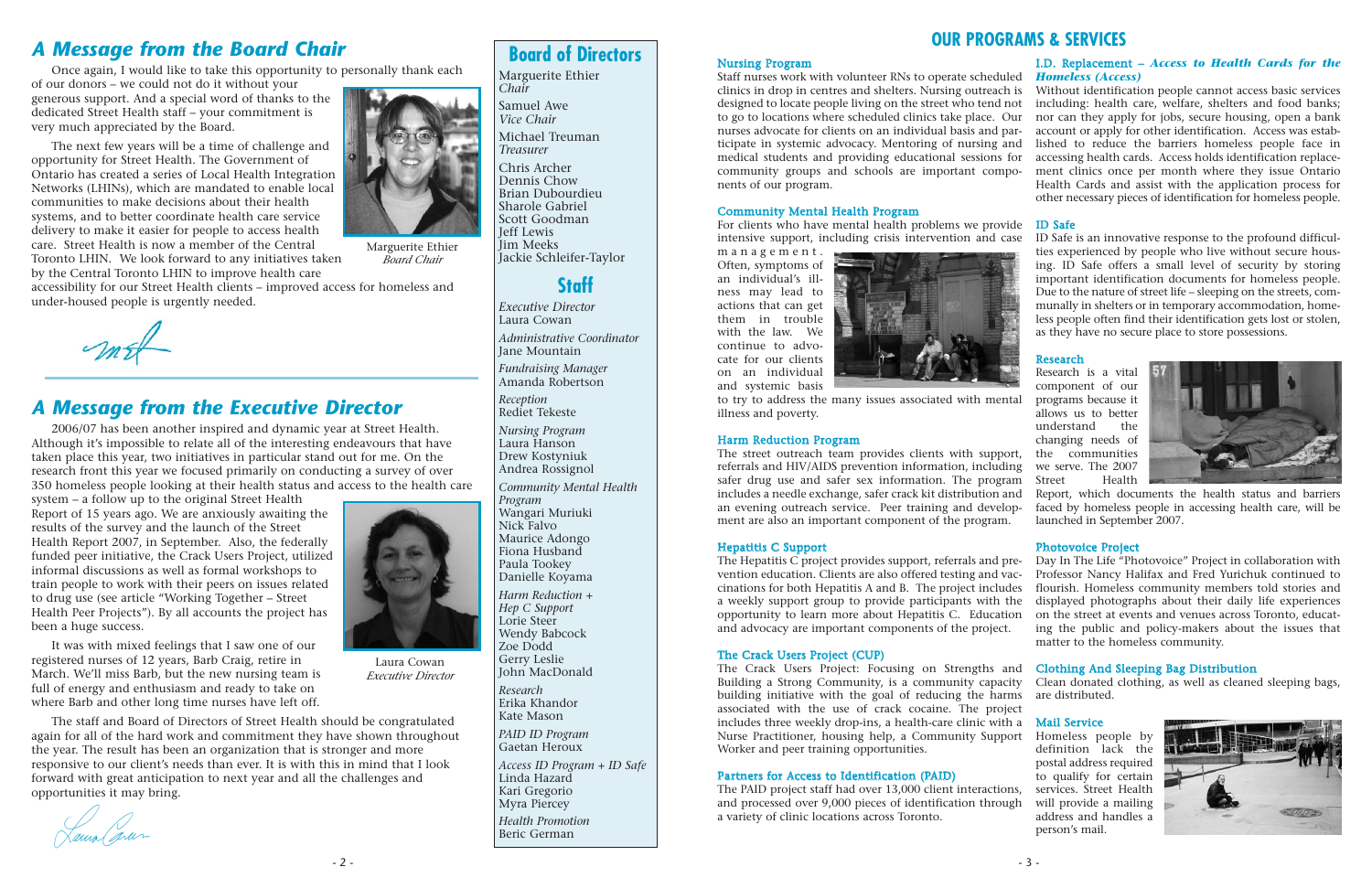### **Finance**

Street Health is a fiscally responsible organization. Each dollar is accounted for in order to ensure that we are providing the highest level of support and services possible to our clients. We have some stable core funding, however, donations and grants allow us to add new and innovative services for our homeless clients, while continuing to provide high quality care.





## **Fundraising 2006-2007**

Although fundraising income in Toronto has become increasingly more difficult to obtain, our revenue continues to stay strong, proving the endless generosity of our donors and friends. Fundraising initiatives are carried out as a result of extensive long-term planning, in order to maximize our capacity for receiving charitable dollars. If you are interested in hearing more about our efforts, please contact us! Thank you everyone for your continued support!

- 4 -

our programs and education efforts. We believe that in order to provide the most appropriate, sustainable and useful services, we must first consult and involve our homeless clients. We have always ensured that the communities we *Others won't understand."* serve have a voice and a meaningful presence, both in our programs and our decision making processes. This includes participation on the board of directors, focus groups where members of the community can voice their views on community issues or the agency itself, social action activities such as demonstrations, and volunteer work. Over 21 years ago the very first nursing clinic was created as a result of a consultation with the homeless community and we continue this innovative tradition today.

One the most intensive and rewarding forms of community involvement, for both the community and the agency, is peer work. Street Health has experienced a tremendous amount of success with peer-based initiatives. Our attendance and success rates are among the best of any homelessness agency in the city of Toronto. Peer work can include many types of initiatives such as outreach education and research. Peer based programs are invaluable and

Street Health is on the cutting edge of peer involvement in have revealed that the peer element continues to be the most highly valued aspect of the projects. Clients have commented that *"…*peers *understand what it's like to be on the street. They are giving advice from personal experience.*

enormously effective in reaching, supporting and assisting some of the most marginalized people in the community. Peer projects are valuable because they benefit not only the agency, but also the individual and community as a whole. Agencies are better able to reach their target populations, participants are given job training and employment opportunities, and the community is given a role-model and perhaps a brighter future. Clients state that peers have more "credit", they are trusted more than non-peers and the information provided by peers is viewed as more accurate and authentic.

Peer workers were first introduced to Street Health through the AIDS Prevention Outreach Project. Peers have worked with this project as street outreach workers and HIV/AIDS prevention and harm reduction educators. Evaluations

Over the past year Street Health has seen the success of several new peer-based projects, including the Crack User's Project, the Hepatitis C Speaker's Bureau and the Peer Research Project for the Street Health Report.

The Crack Users Project (CUP) is a community capacity building initiative with the goal of reducing the harms associated with the use of crack cocaine in southeast downtown Toronto. Peer involvement is at the hallmark of this project with over 20 community members trained in outreach and education. Peer outreach workers provide harm reduction supplies, support and education to peers on the streets, while peer speakers educate their peers and service providers about crack use. Recently, one of the project participants, Sandy Alcott, attended the International Harm Reduction Conference in Poland along with several Street Health staff. Sandy presented the CUP project to a large audience, which received rave reviews.

The Speaker's Bureau Project provides another excellent example of how community members and the agency can benefit from the peer model. This project provided in-depth Hepatitis C and public speaking training to 10 community members living with Hepatitis C. The peers not only learned a great deal about how to manage the disease and their own health, but also learned how to teach their peers and others about preventing the spread of Hepatitis C. A highlight for the Speaker's Bureau this year was a two day Hepatitis C Train-the-Trainer event. The peers presented on various panels to approximately 100 service providers. The peer element of the training was mentioned several times in evaluations as the most useful, interesting and inspiring aspect of the training.

In October 2006, Street Health began our first research project that involved peer researchers. The Street Health Survey project, a survey about homeless people's health, recruited and trained a team of 15 Peer Researchers with lived experience of homelessness and poverty. These Peer Researchers participated in extensive training, conducted hour-long interviews with over 350 homeless men and women in shelters and meal programs in Toronto and participated in the analysis of findings and crafting the report. With the help of these peer participants the report will be launched in September 2007.

Using a peer researcher model had a lot of benefits, both to the project and to the Peer Researchers who were involved. Peer involvement added to the quality of our data, because often survey participants were more likely to open up to someone who knew where they were "coming from". Having peers involved in our data analysis also helped us to make sure that our study is relevant to the homeless community. As one Peer Researcher said, "*we are the backbone of the whole thing – if we didn't do what we did, it wouldn't have been done*." (cont'd)

### **WORKING TOGETHER – STREET HEALTH'S PEER PROJECTS** *(continued from page 4)*

Peer Researchers on our team told us that being involved had a strong positive impact on them as individuals as well. Being involved in the project boosted the



level of respect they got in the community: "*…people are looking up to me…*" "*…we got respect walking down the street…*". Many Peer Researchers told us that the experience of interviewing homeless people was 'eye opening', providing them with new insight and awareness about the issue and people's unique experiences of homelessness: "*I learned not to judge or lump people too much – my preconceived notions of the people was shaken...*". Peers involved in the project gained valuable skills and experiences, made a meaningful contribution to the community, participated in regular constructive activities, increased their confidence, and gained valuable experience in the work force. "*At first I didn't believe in myself, didn't know if I could do it…*" "*I improved my reading and writing…*" "*I learned something about myself.*" "*I was excited going in there and felt great afterwards*." "*…now I'm looking for other work and I'm now involved in other community work and it's great…*" The money peer researchers earned through their work on the project helped to supplement incomes and also acted as recognition of the valuable work they provided.

Street Health will continue to look for new and innovative ways to involve our clients in the work that we do. Through peer based initiatives we can provide strong, high quality and sustainable programs for the communities we serve.



*Congratulations to the Crack User's Project participants on their incredible success over the past year. Shown here is the first group of 'Cracktoligists" to complete the Peer Outreach Worker training program.*